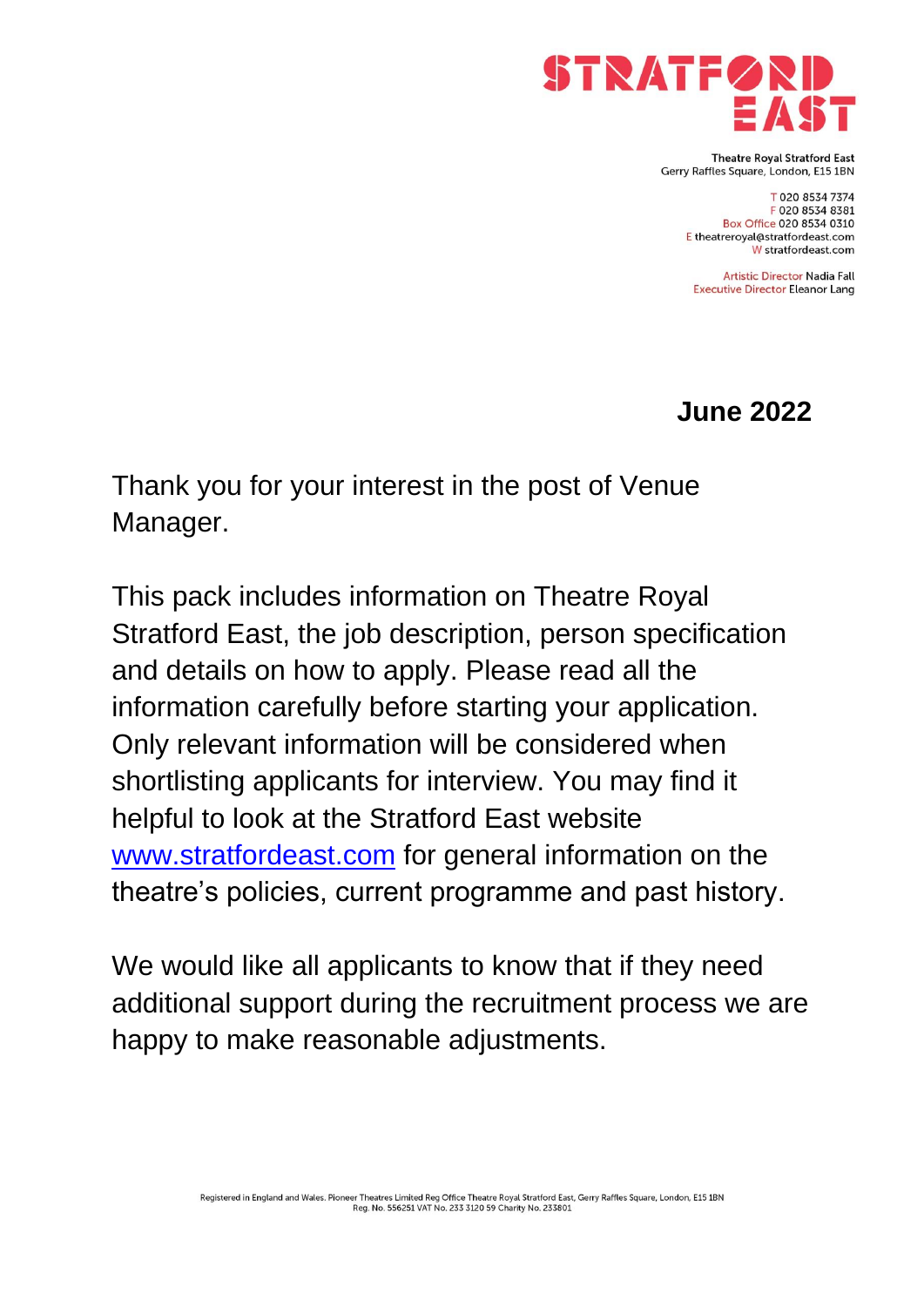Supporting statements can be submitted in written, video or audio format, please see the application form for more details.

To apply for the post, please:

- Complete an application form. Use the Supporting Information section on the form to explain why you are interested in this role and how your experience and skills match the person specification.
- Complete the equal opportunities monitoring form via this link: [Applicant Monitoring Form](https://forms.office.com/Pages/ResponsePage.aspx?id=K5R9BddtBUulzciPx-n-hoK9j1epvSBNkUfFxOLn6hxUMUZXVUFQR0NEUDczUUQ2RVJOMVBYSERYMiQlQCN0PWcu) (optional)
- Enter your details on our online submission form:
- [Click here](https://hr.breathehr.com/v/venue-manager-23964) and upload the application form.
- When submitting your application form via our website, please ensure your full name is part of the file name of the document you upload.
- Do not submit CVs, as these are not accepted.

The deadline for receipt of completed applications is **Midday on Monday 11th July 2022**. **Applications received after midday on the deadline date will not be accepted.**

It is intended that initial interviews will take place on **Wednesday 20th July 2022.**

We may ask you to carry out a task as part of the interview process. We give as much notice as possible ahead of a task. We are happy to make reasonable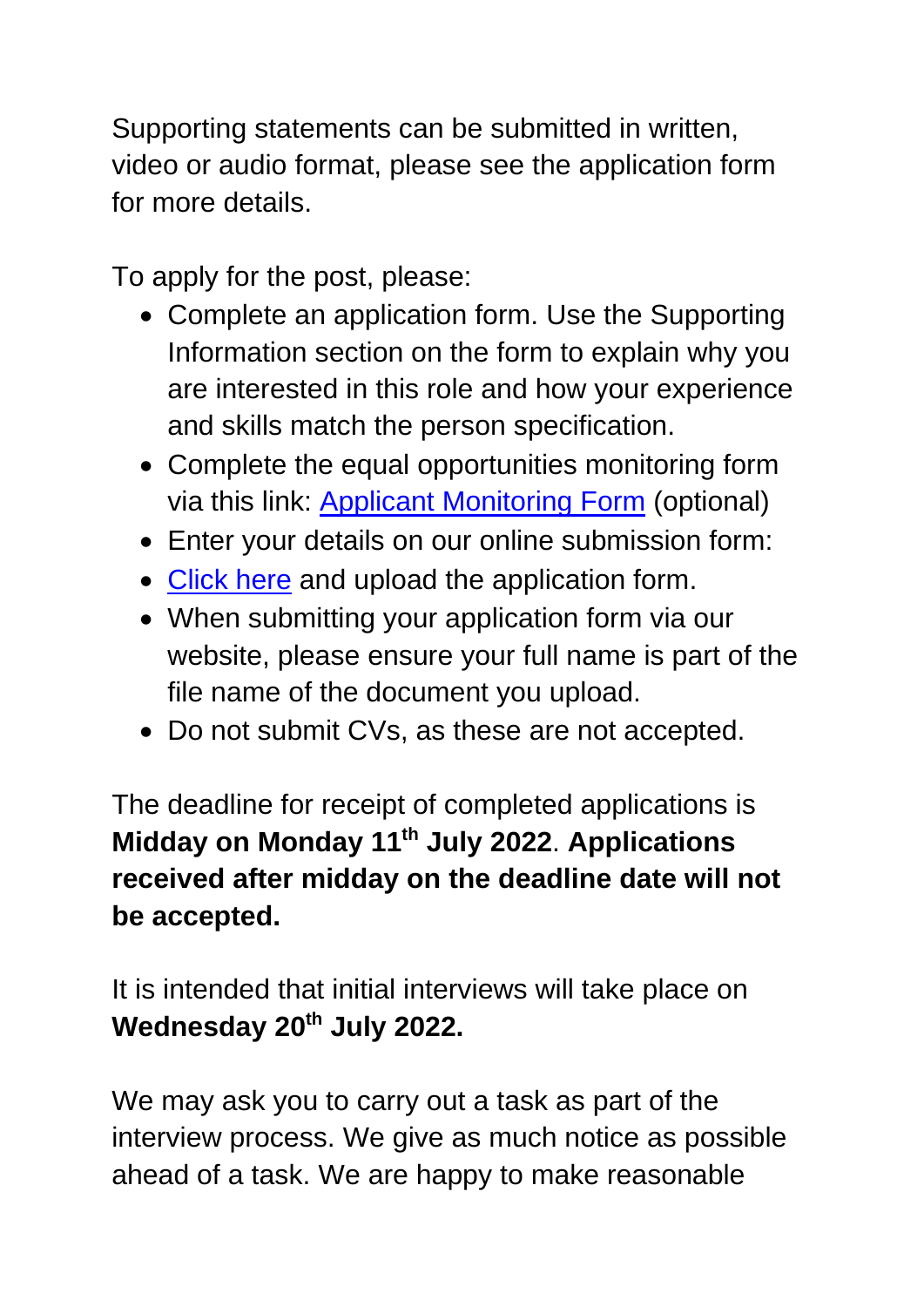adjustments for applicants, if needed, to complete the task.

We look forward to receiving your application and thank you for your interest in Theatre Royal Stratford East.

# **Theatre Royal Stratford East**

Stratford East makes theatre both for, and inspired by, our community in Newham, East London. We continue the political and revolutionary ethos of our founder Joan Littlewood as a leading London theatre and civic hub for East London. We are driven by our art, inclusive and bold.

We tell stories that provoke discourse about the world we live in and our place within it.

Stratford East is a producing theatre, built in 1884, in the heart of East London, situated a short walk from Stratford station. We have a proud history and an exciting future. We represent our culturally and socially diverse community in the work we make, the people we employ and our audiences and participants. We tell stories that are current, political and representative of London.

From 1953 – 1979 the theatre was the home of Joan Littlewood's legendary Theatre Workshop Company. The Company received international recognition with their acclaimed productions such as Oh, What a Lovely War! and A Taste of Honey. Many leading actors, writers and directors have been part of the Theatre Royal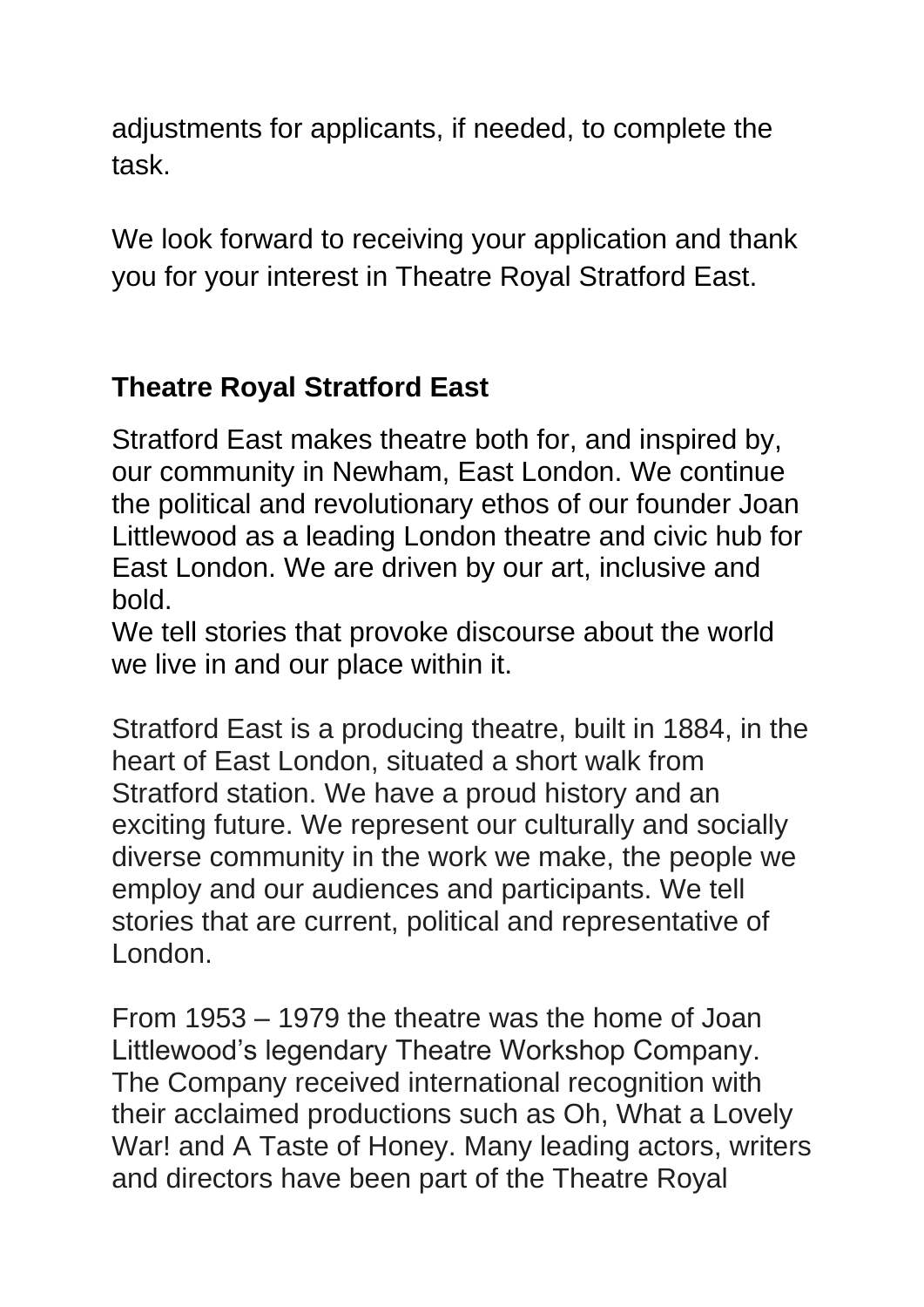Stratford East family including Meera Syal, Barbara Windsor, Don Warrington, Sheila Hancock, Indhu Rubasingham, Tanika Gupta, Roy Williams and Cynthia Erivo.

Under Nadia Fall's Artistic direction, we present a bold programme of reimagined classics, timely revivals and ground-breaking new work. Nadia's first season included a revival of *Equus*, which received seven 5 star reviews and a West End transfer, Sir Lenny Henry starred in a critically acclaimed and powerful rendition of August Wilson's *King Hedley II*, and we engaged over 300 young people in a large scale production of Benjamin Britten's *Noyes Fludde* in collaboration with English National Opera.

Alongside our work on stage, we run a Learning and Participation offer that is accessible and inclusive to all, with the aim to develop creative talent for people of every age. We run a range of programmes to create a lasting impact for our local community which aims to:

- provide routes into the industry, across all theatre departments, with a particular focus on diversifying those coming into the workplace, ensuring the theatre workplace of the future is a diverse and skilled one; and
- provide opportunities to people of all ages to develop their creative talents and engage with the work of the theatre, ensuring that there is a creative outlet to the widest possible constituency.

# **Our Mission**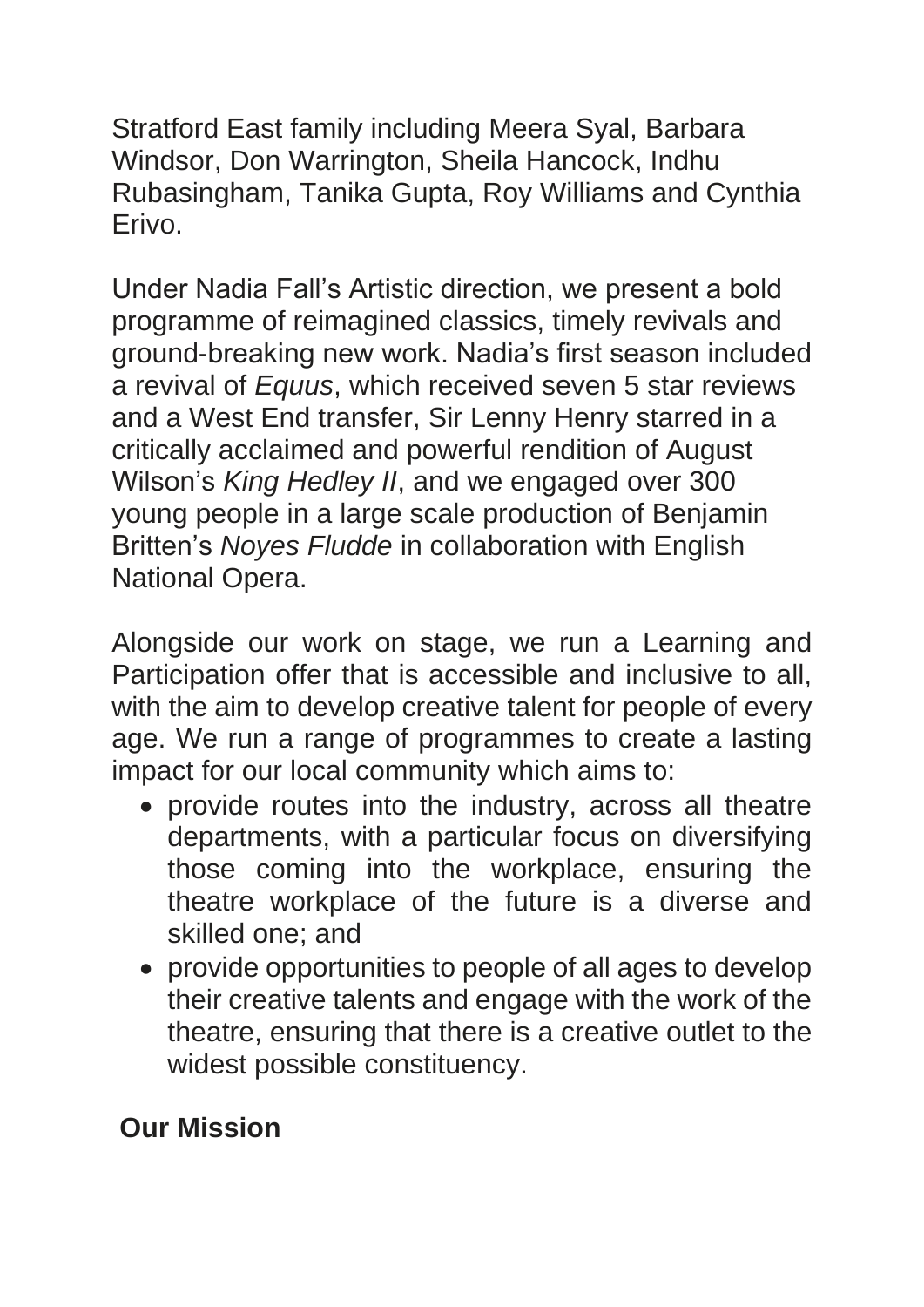- We produce work of the highest artistic quality that is:
	- o Popular: Theatre of the highest quality that seeks to move and entertain everyone
	- o Political: Work that provokes discourse about the world we live in and our place within it
	- o Inclusive: Stories that are representative of our East London home and speaks to a wider London audience and which strive for an expansive and imaginative portrayal of its diverse communities
- We ensure diversity and inclusion is central to everything we do
- We are investing in our Grade 2 listed building
- We work to be environmentally sustainable
- We nurture and develop our staff
- We create and champion opportunities for a diverse range of artists
- We develop an emerging generation of talent
- We present a year-round participation programme for people of all ages
- We engage with local partners and people in Newham and the East London area

## **Governance and Finances**

Theatre Royal Stratford East is a registered charity (Charity Name: Pioneer Theatres Ltd) and a company limited by guarantee. Stratford East Trading Limited is a subsidiary of the charity and operates the bar and catering provision. We are overseen by a non-executive Board of Directors chaired by Dame Margaret Hodge MP. The Board delegate day-to-day management of the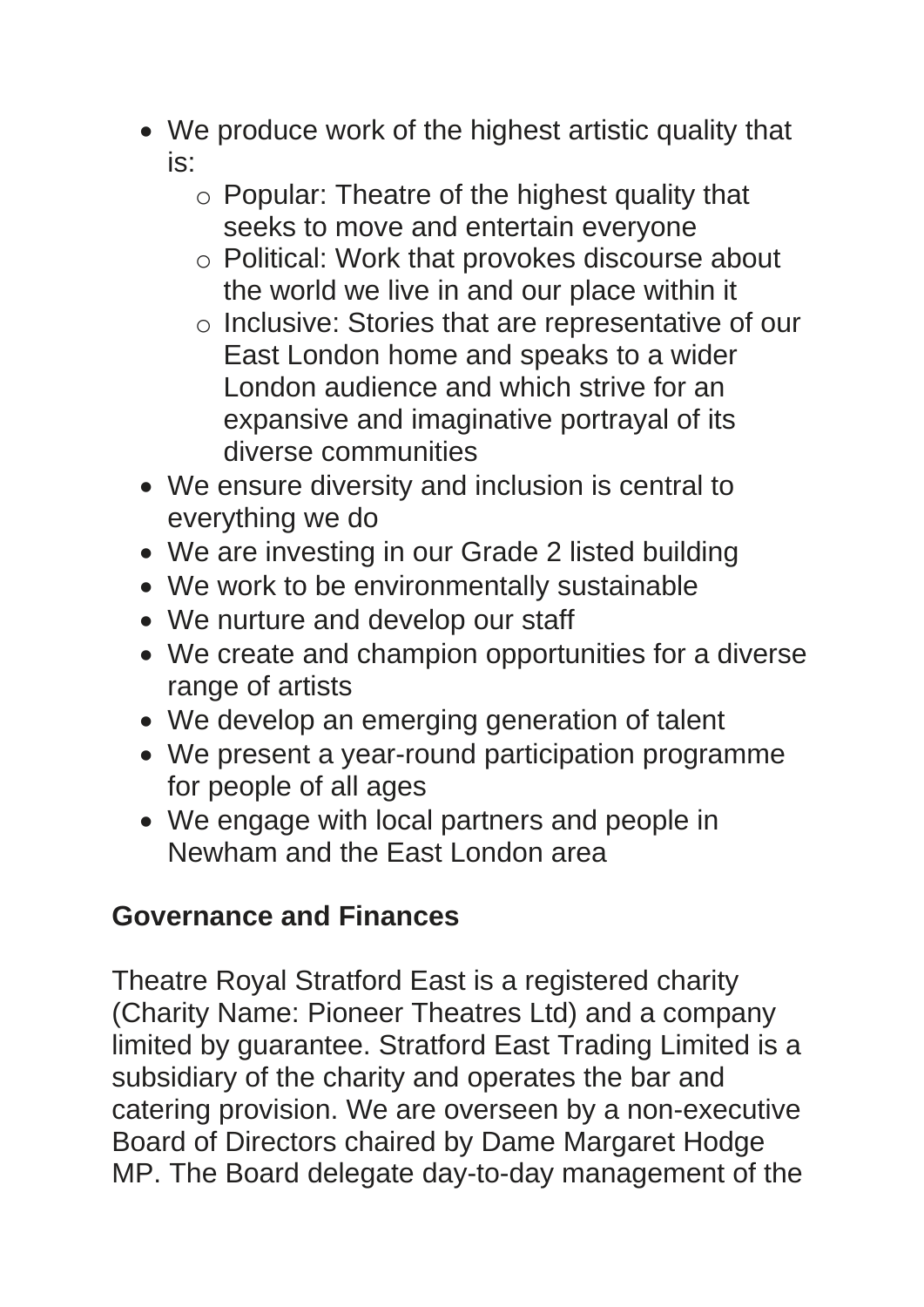theatre to its Executive Team: Nadia Fall (Artistic Director and CEO) and Eleanor Lang (Executive Director).

We have an annual turnover of approximately £3.5m and our work is funded through four main sources: grant income from Arts Council England and the London Borough of Newham; box office income; fundraising income from trusts, businesses and individuals; and other earned income which includes commercial hires, catering and front of house sales.

### **Safeguarding and Safer Recruitment Practises**

Stratford East is committed to safeguarding and embeds safeguarding in all of its working practices.

As part of our recruitment process, we ask applicants to agree to undertake a DBS check and complete a selfdisclosure form, if applicable to the role.

Applicants will need to complete a self-disclosure form if invited to an interview. The completed form should be brought to the interview in a sealed envelope, marked 'confidential'. The envelope will only be opened, and the contents reviewed, as part of our referencing process, if the candidate is successful. All unopened disclosure forms will be shredded.

References are only sought for successful candidates, when referees are approached, we will ask them to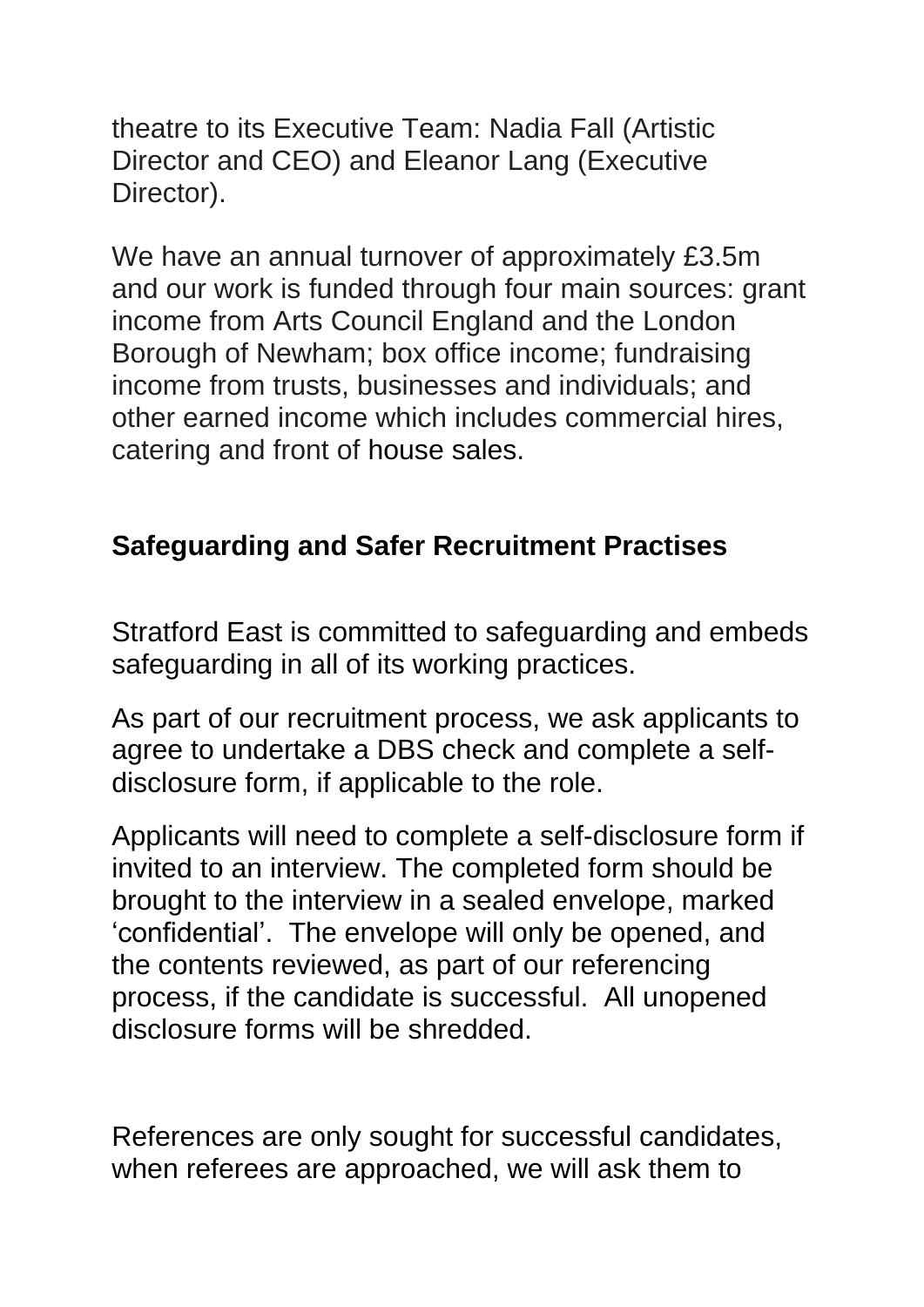assess the candidate's suitability for the role if it involves working with children, young people, and vulnerable adults.

# **JOB DESCRIPTION**

| <b>Job Title:</b>                           | <b>Venue Manager</b>                                                                                                                   |
|---------------------------------------------|----------------------------------------------------------------------------------------------------------------------------------------|
| <b>Reporting to:</b>                        | <b>Operations Director</b>                                                                                                             |
| <b>Responsible for:</b>                     | <b>Welcome Assistants</b>                                                                                                              |
| <b>Key Working</b><br><b>Relationships:</b> | Building Duty Managers, FOH &<br><b>Events Manager, Technical</b><br>Manager, Building & Facilities<br><b>Manager Planning Manager</b> |

#### **MAIN PURPOSE OF THE POST**

To oversee the smooth running of Stratford Youth Zone, ensuring that it provides a welcoming space for artists and young people, and that it is safely staffed and maintained to the highest possible standard. To drive the hiring of the space, ensuring that income targets are met, and to ensure that the contract with the London Borough of Newham is fulfilled.

## **PRINCIPAL DUTIES AND RESPONSIBILITIES**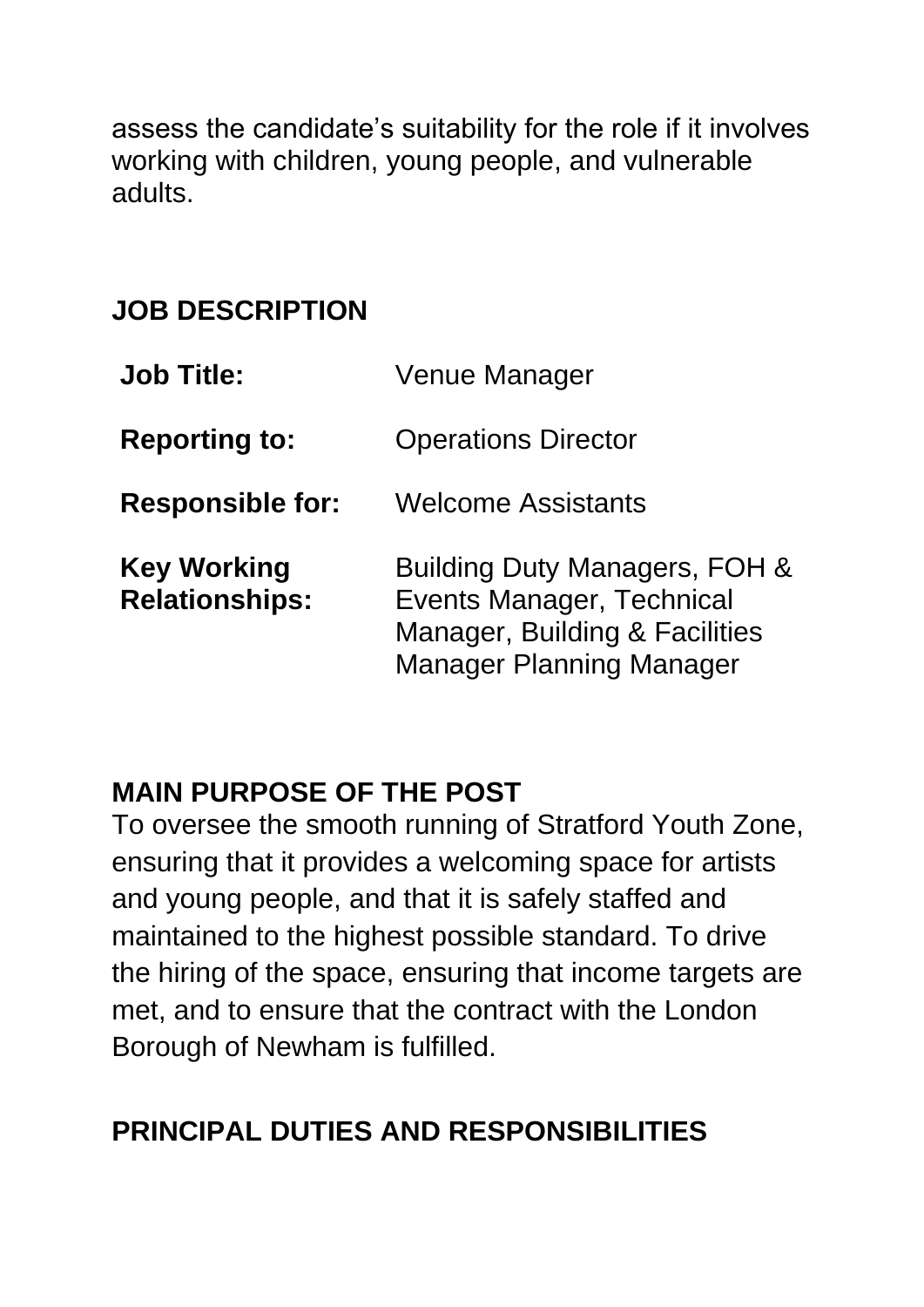Oversee the smooth running of SYZ

- Review the daily SYZ DM reports, ensuring all issues are followed up on by the correct member of staff
- Be the main point of contact for SYZ Skedda, ensuring that it is maintained to a high standard and information is up to date
- Rota the Welcome Assistants and work with the FOH & Events Manager to provide additional cover where needed
- Ensure that the Head BDM and FoH & Events Manager have the right information about building opening hours to rota correctly
- Check weekly rotas to ensure staffing is adequate for need
- Work with the Welcome Assistants to ensure that the building is welcoming, tidy and all visitors are looked after
- Work with the DMs and B&F team to ensure the security of the building

**Hires** 

- Manage the hires inbox
- Set up processes for hire enquiries, bookings and confirmations
- Ensure all hire enquiries relating to SYZ are replied to in a timely and efficient manner
- Maintain all space hire data into Skedda
- Liaise with finance to ensure all bookings are invoiced and payment is received in a timely manner
- Work with the Building Duty Manager Team, Technical Manager and FOH & Events Manager to service hirers, and support set up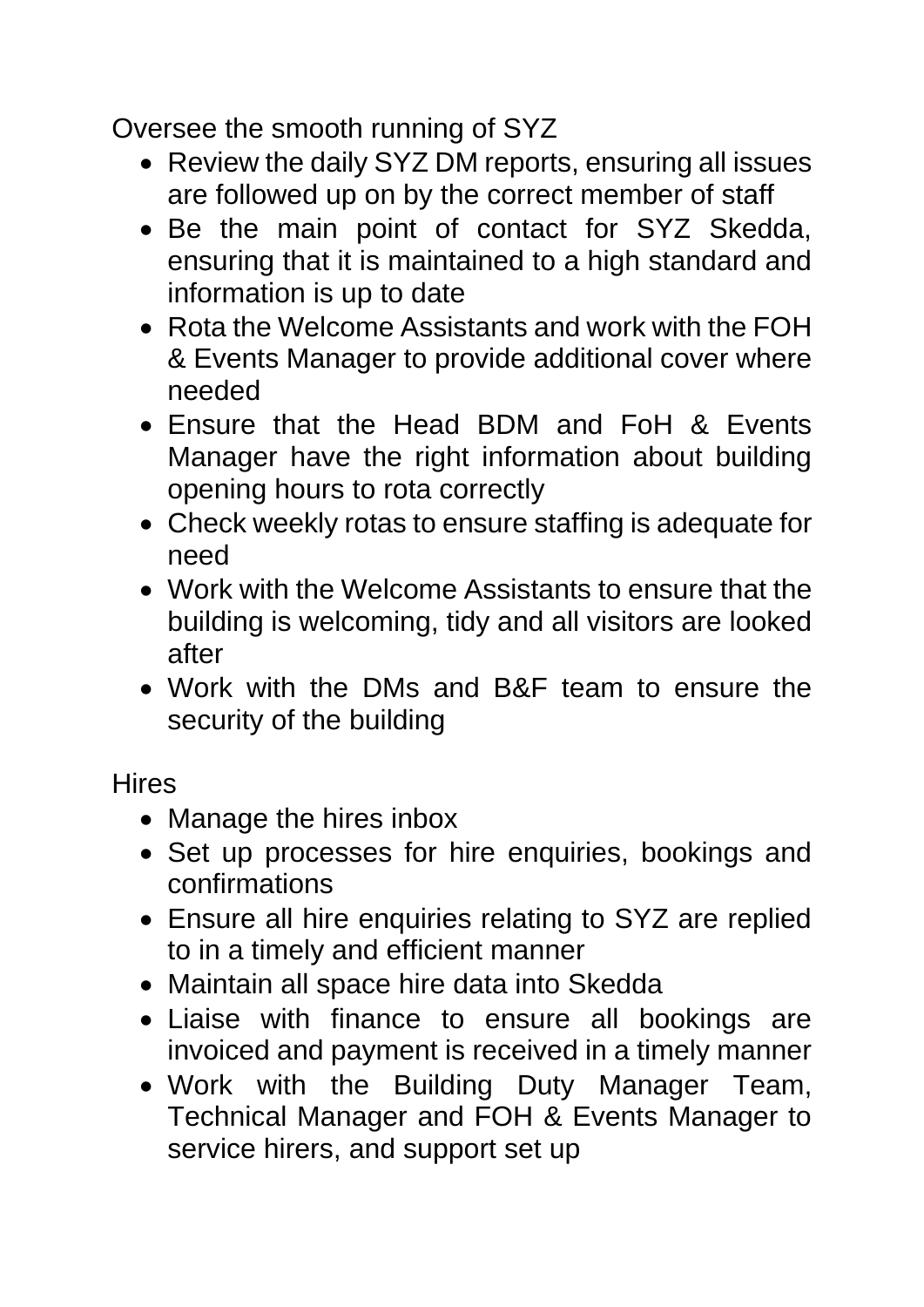- Work with the FOH & Event Manager and Production team to ensure hires are staffed at the appropriate level
- Work with marketing to ensure that hires are being widely marketed
- Ensure that risk assessments and Event sheets have been received and shared with relevant staff in a timely manner

Duty Management

- Provide cover to the front desk where needed
- Ensure that DMs and Welcome desk are fully updated on all information to allow them to perform their roles to the highest standard
- Act as a Duty Manager and keyholder where needed
- Work effectively to resolve any issues brought to your attention, including customer complaints
- Keep up to date with knowledge the activities taking place in the building

Contract Delivery

- Support the Project Manager in the delivery of the LBN contract
- Work with the Operations Director and Project Manager to supply all information to LBN as needed
- Attend and minute the weekly SYZ Operations meeting, working with LBN to ensure the smooth running on the building
- Work with the LBN Asset Management team to ensure building maintenance issues are reported

**Other**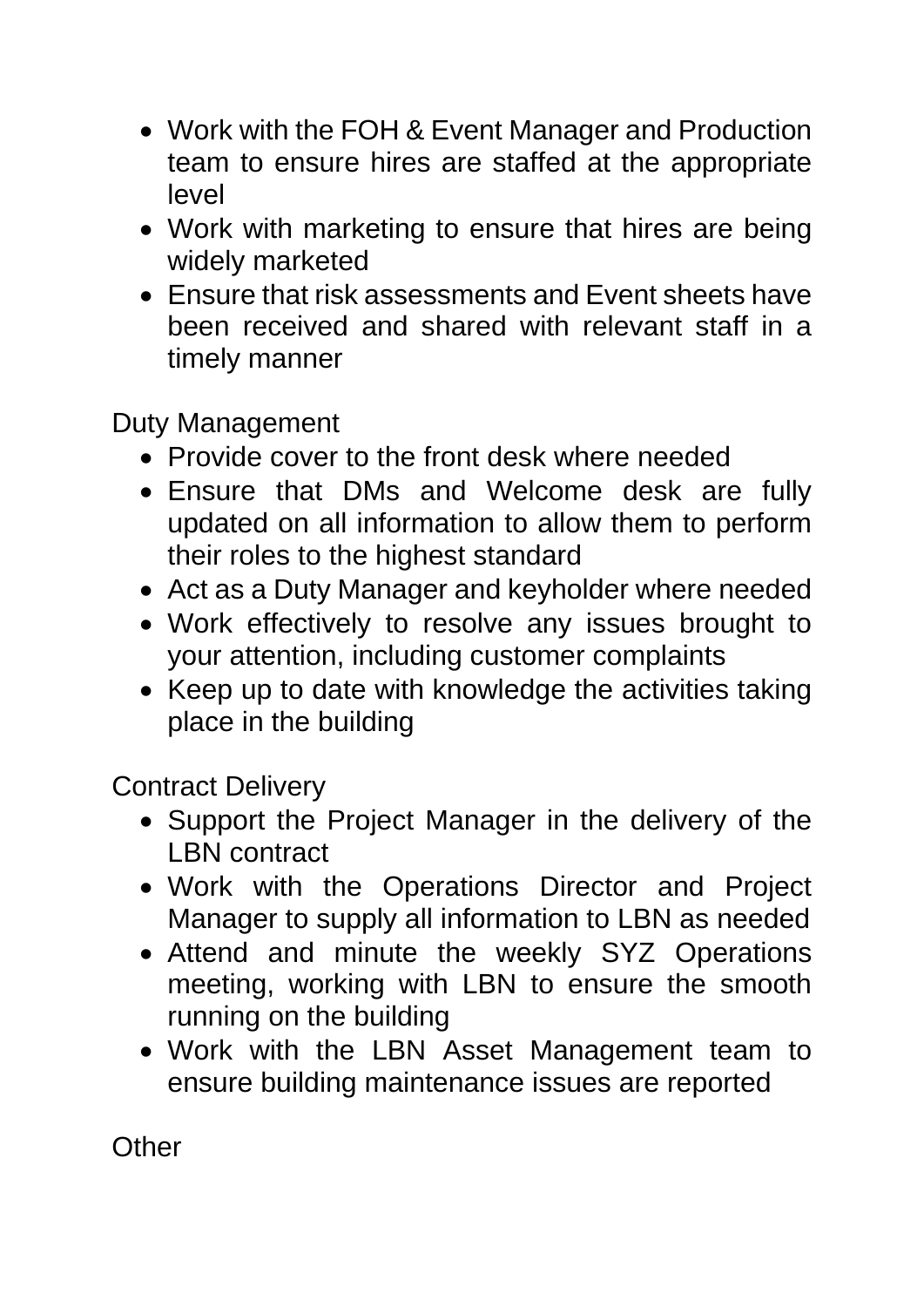- Be an active member of the Health and Safety **Committee**
- Participate in meetings and perform other duties as required, commensurate with the status and purpose of the post
- Advocate for Stratford East, its mission, aims and activity
- To maximise income and minimize expenditure wherever possible, without jeopardising the quality of the work or the reputation of TRSE
- Remain familiar with the Stratford East's programme and other facilities, in order to converse with customers in an informed and confident manner
- To be familiar with and abide by all TRSE Company Policies including, but not limited to, our Equal Opportunities Policy, Dignity at Work Policy and Health and Safety Policy

## **PERSON SPECIFICATION**

|                                  |   | <b>Essential Desirable</b> |
|----------------------------------|---|----------------------------|
| <b>Experience and Knowledge</b>  |   |                            |
| Experience of managing a team    | X |                            |
| of casual and/or permanent staff |   |                            |
| Experience of venue or space     | X |                            |
| management                       |   |                            |
| Experience of using rota or      | X |                            |
| scheduling software              |   |                            |
| Experience of managing hires     | X |                            |
| and working to an income target  |   |                            |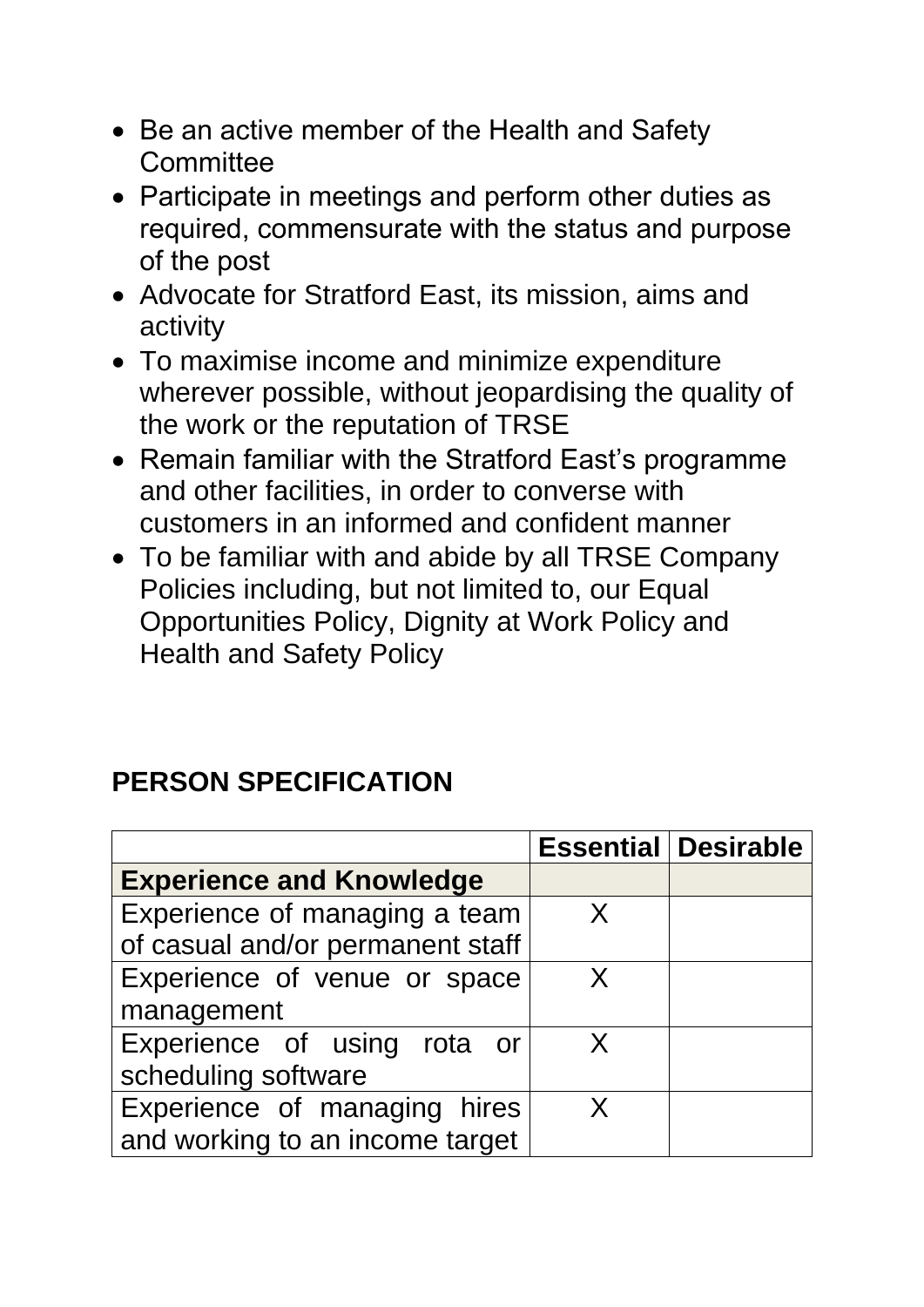| Strong knowledge of H&S                            | X                       |   |
|----------------------------------------------------|-------------------------|---|
| fire<br>processes including                        |                         |   |
| evacuation                                         |                         |   |
| Knowledge of theatre lighting                      |                         | X |
| and sound operation                                |                         |   |
| Experience of working with<br>a a<br>local council |                         | X |
| Knowledge of safeguarding                          |                         | X |
| processes                                          |                         |   |
| <b>Skills</b>                                      |                         |   |
| Fully computer literate including                  | X                       |   |
| a good working knowledge of                        |                         |   |
| <b>Microsoft Office</b>                            |                         |   |
| Demonstrably strong                                | X                       |   |
| administration and                                 |                         |   |
| organisational skills                              |                         |   |
| Strong attention to detail                         | X                       |   |
| Excellent time management<br><b>skills</b>         | $\overline{\mathsf{X}}$ |   |
| numerical<br>Proven<br>skills,                     | Χ                       |   |
| including budget management                        |                         |   |
| <b>Personal Attributes</b>                         |                         |   |
| Personable and able to                             | X                       |   |
| communicate effectively with a                     |                         |   |
| wider range of people                              |                         |   |
| Proactive and flexible, with a                     | X                       |   |
| can do approach                                    |                         |   |
| Demonstrable alignment with                        | X                       |   |
| Theatre Royal Stratford East's                     |                         |   |
| core culture and values                            |                         |   |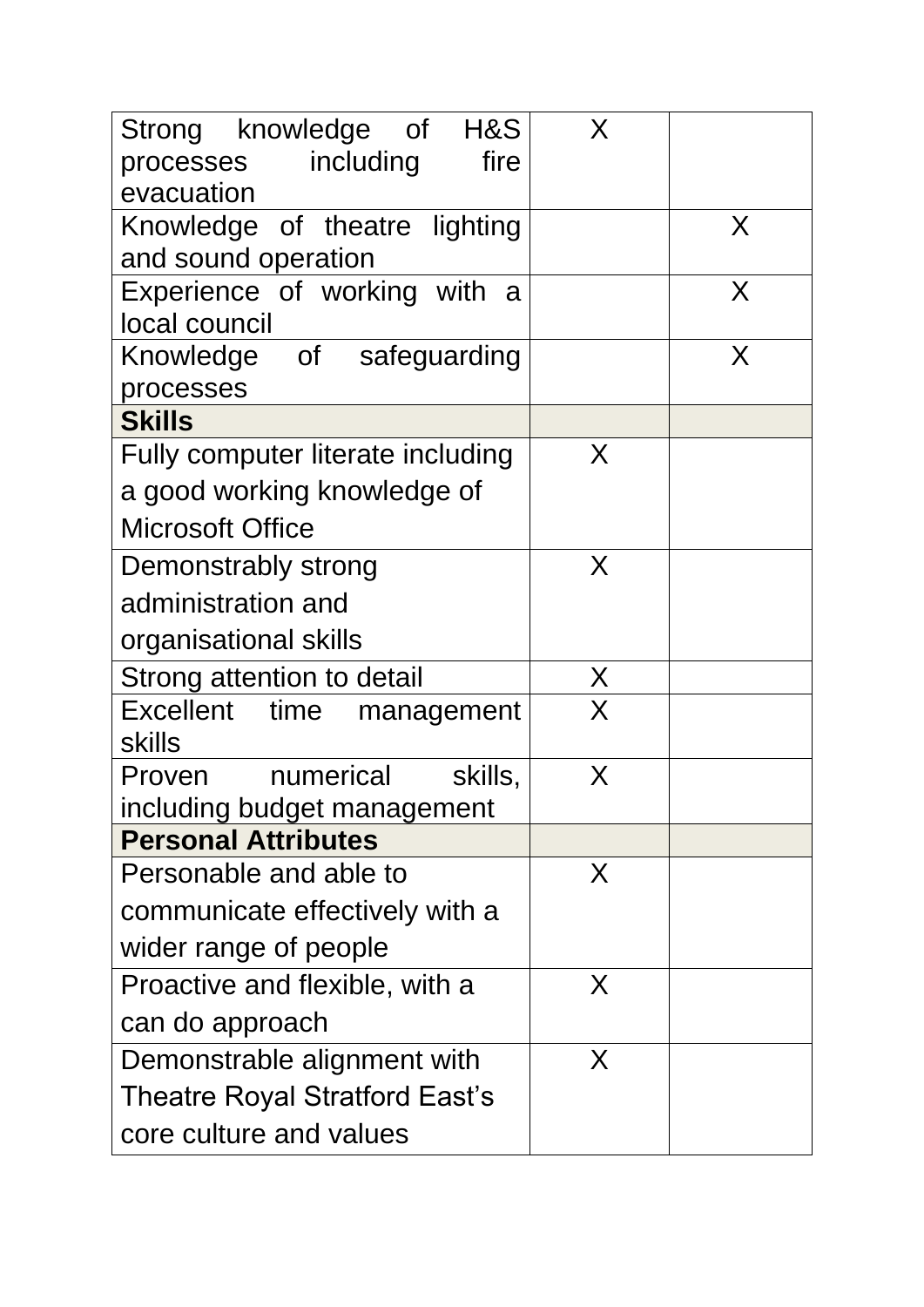| Passion & enthusiasm for      |  |
|-------------------------------|--|
| theatre and the arts, and for |  |
| working with young people     |  |
| <b>Qualifications</b>         |  |
| 1 <sup>st</sup> Aider         |  |

# **INFORMATION**

TRSE is committed to a policy of equal opportunities embracing diversity in all areas of activity and positively welcomes applications from disabled people and people of all ethnicities.

| <b>Contract</b><br>type: | Full time, fixed term to 31 August 2023                                                                                                                                           |
|--------------------------|-----------------------------------------------------------------------------------------------------------------------------------------------------------------------------------|
| Salary:                  | £30,000 - £32,000 per annum                                                                                                                                                       |
| <b>Hours of</b><br>Work: | 40 hours a week<br>Usual office hours are Monday to Friday<br>10am to 6pm, with<br>occasional weekend and evening shifts<br>for which an informal TOIL system is in<br>operation. |
| <b>Holidays:</b>         | 30 days per annum including bank<br>holidays.                                                                                                                                     |
| <b>Probation:</b>        | 3 months                                                                                                                                                                          |